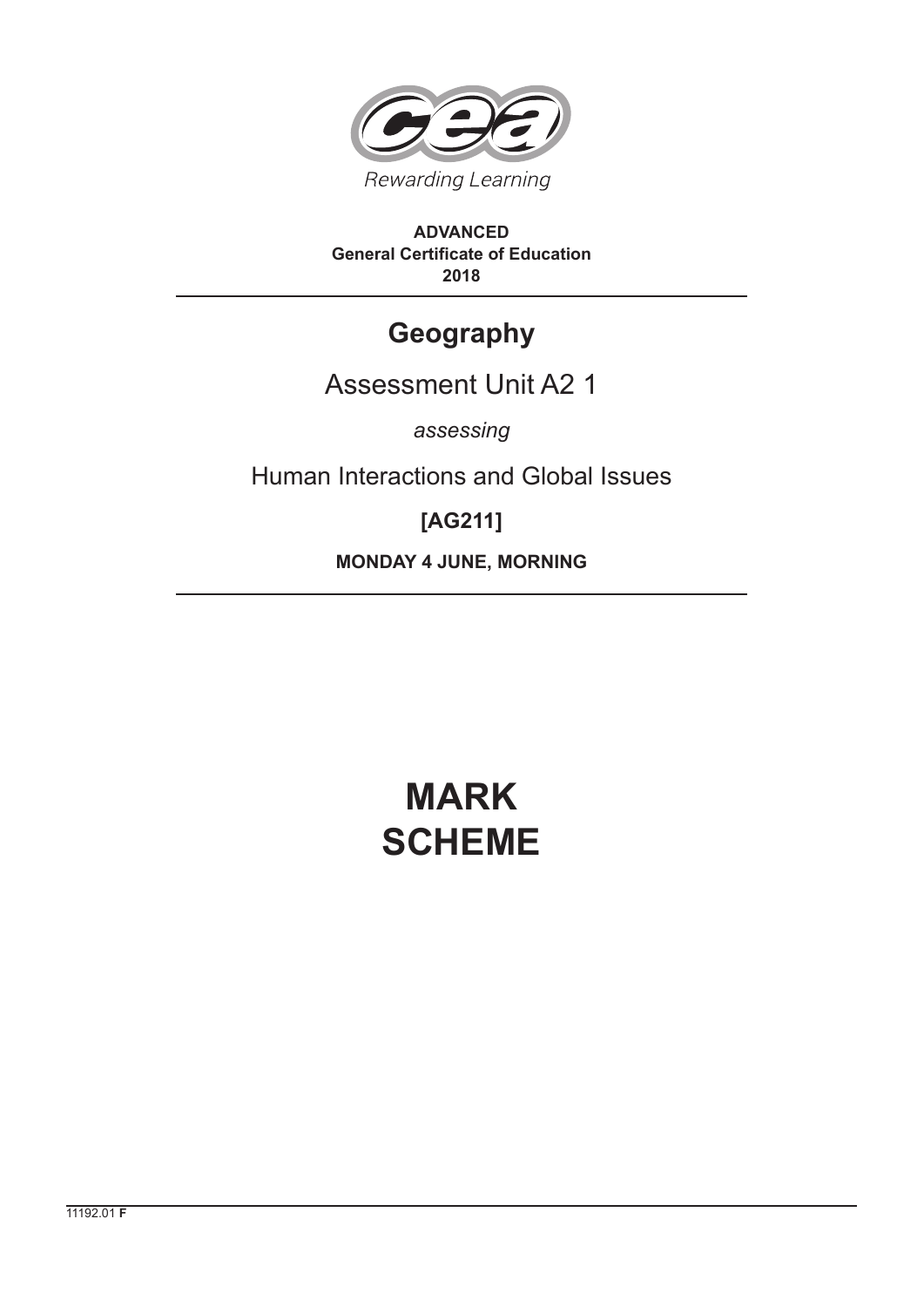#### **MARK SCHEMES**

#### **Foreword**

#### **Introduction**

Mark Schemes are published to assist teachers and students in the preparation for examinations. Through the mark schemes teachers and students will be able to see what examiners are looking for in response to questions and exactly where the marks have been awarded. The publishing of the mark schemes may help to show that examiners are not concerned about finding out what a student does not know but rather with rewarding students for what they do know.

#### **The Purpose of Mark Schemes**

Examination papers are set and revised by teams of examiners and revisers appointed by the Council. The teams of examiners and revisers include experienced teachers who are familiar with the level and standards expected of 16- and 18-year-old students in schools and colleges. The job of the examiners is to set the questions and the mark schemes; and the job of the revisers is to review the questions and mark schemes commenting on a large range of issues about which they must be satisfied before the question papers and mark schemes are finalised.

The questions and mark schemes are developed in association with each other so that the issues of differentiation and positive achievement can be addressed right from the start. Mark schemes therefore are regarded as a part of an integral process which begins with the setting of questions and ends with the marking of the examination.

The main purpose of the mark scheme is to provide a uniform basis for the marking process so that all markers are following exactly the same instructions and making the same judgements in so far as this is possible. Before marking begins a standardising meeting is held where all the markers are briefed using the mark scheme and samples of the students' work in the form of scripts. Consideration is also given at this stage to any comments on the operational papers received from teachers and their organisations. During this meeting, and up to and including the end of the marking, there is provision for amendments to be made to the mark scheme. What is published represents this final form of the mark scheme.

It is important to recognise that in some cases there may well be other correct responses which are equally acceptable to those published: the mark scheme can only cover those responses which emerged in the examination. There may also be instances where certain judgements may have to be left to the experience of the examiner, for example, where there is no absolute correct response – all teachers will be familiar with making such judgements.

The Council hopes that the mark schemes will be viewed and used in a constructive way as a further support to the teaching and learning processes.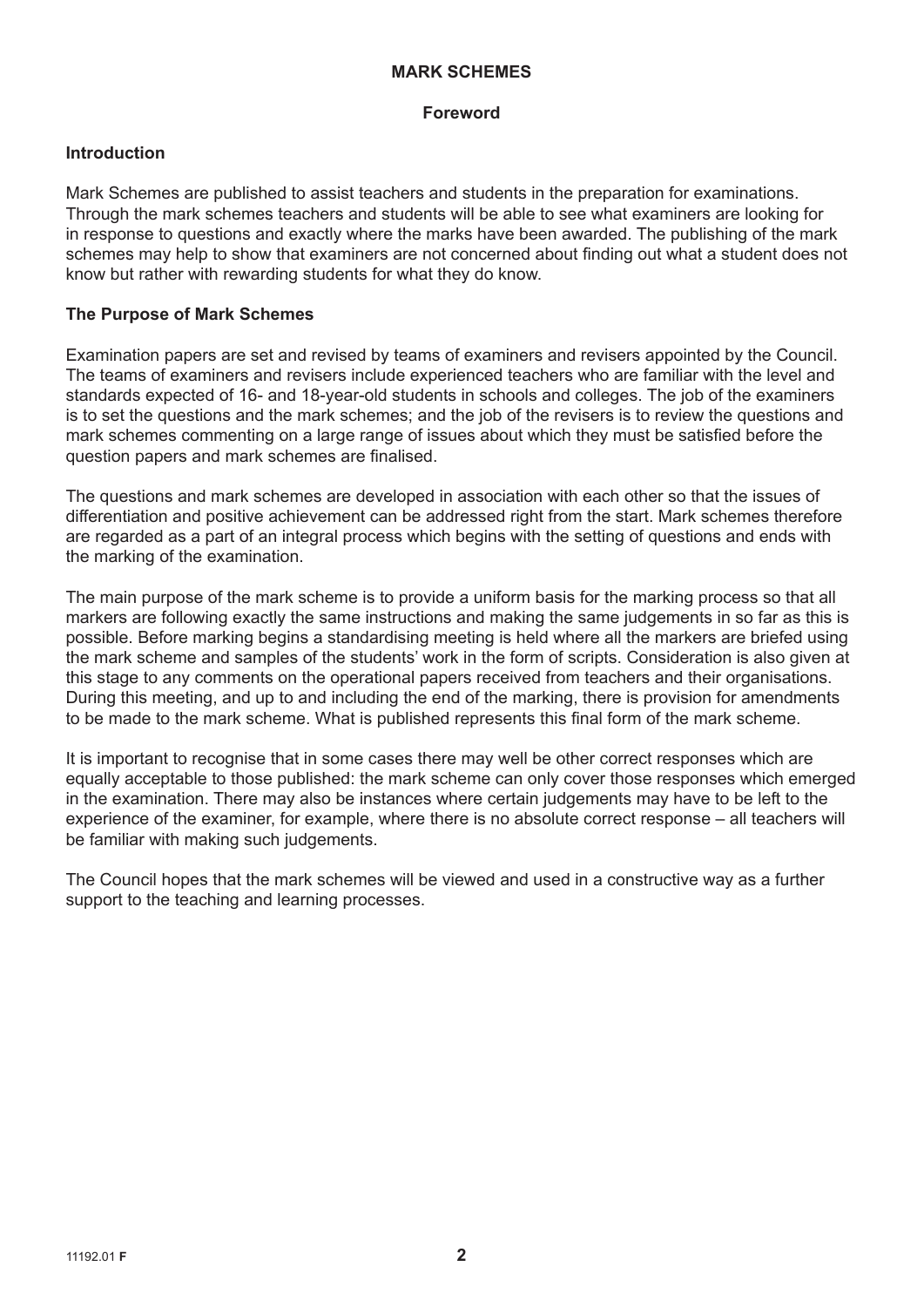#### **Introductory Remarks**

The assessment objectives (AOs) for this specification are listed below. Students must:

- AO1 demonstrate knowledge and understanding of the content, concepts and processes;
- AO2 analyse, interpret and evaluate geographical information, issues and viewpoints and apply understanding in unfamiliar contexts;
- AO3 select and use a variety of methods, skills and techniques (including the use of new technologies) to investigate questions and issues, reach conclusions and communicate findings.

#### **General Instructions for Markers**

The main purpose of the mark scheme is to provide a uniform basis for the marking process so that all markers are following exactly the same instructions and making the same judgements so far as this is possible. Markers must apply the mark scheme in a consistent manner and to the standard agreed at the standardising meeting.

It is important to recognise that in some cases there may be other correct responses that are equally acceptable to those included in this mark scheme. There may be instances where certain judgements have to be left to the experience of the examiner, for example, where there is no absolute, correct answer.

Markers are advised that there is no correlation between length and quality of response. Candidates may provide a very concise answer that fully addresses the requirements of the question and is therefore worthy of full or almost full marks. Alternatively, a candidate may provide a very long answer which also addresses the requirements of the question and is equally worthy of full or almost full marks. It is important, therefore, not to be influenced by the length of the candidate's response but rather by the extent to which the requirements of the mark scheme have been met.

Some candidates may present answers in writing that is difficult to read. Markers should take time to establish what points are being expressed before deciding on a mark allocation. However, candidates should present answers which are legible and markers should not spend a disproportionate amount of time trying to decipher writing that is illegible.

#### **Levels of Response**

For questions with an allocation of six or more marks three levels of response will be provided to help guide the marking process. General descriptions of the criteria governing levels of response mark schemes are set out on the next page. When deciding about the level of a response, a "best fit" approach should be taken. It will not be necessary for a response to meet the requirements of all the criteria within any given level for that level to be awarded. For example, a Level 3 response does not require all of the possible knowledge and understanding which might be realistically expected from an AS or AL candidate to be present in the answer.

Having decided that the level is, it is then important that a mark from within the range for that level, which accurately reflects the value of the candidate's answer, is awarded.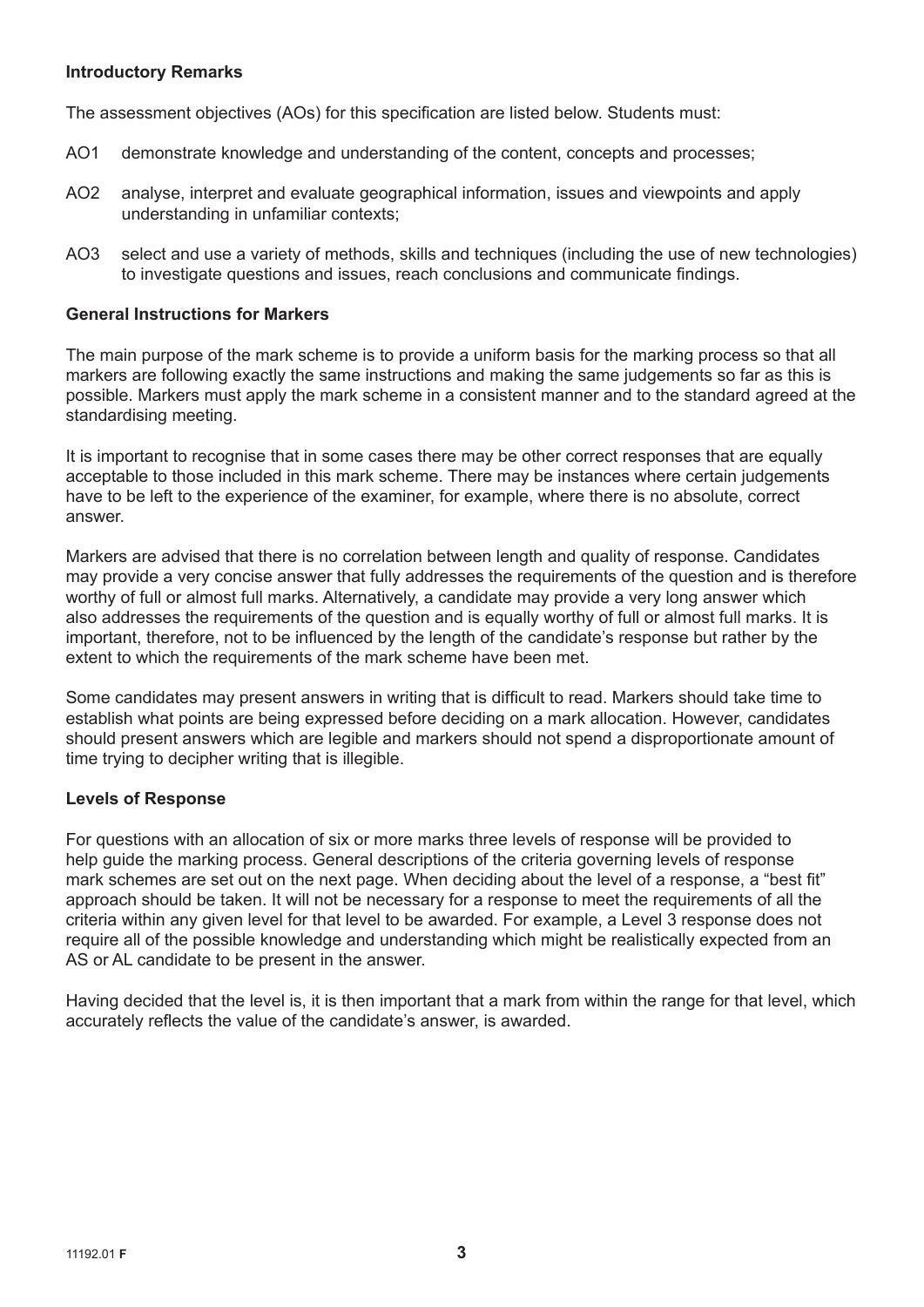| Knowledge and<br>understanding                                                                                                                                                                                                                | <b>Skills</b>                                                                                                                                                                                                                                                           | <b>Quality of Written</b><br><b>Communication</b>                                                                                                                                                                                                                                                                                                       | Level          |
|-----------------------------------------------------------------------------------------------------------------------------------------------------------------------------------------------------------------------------------------------|-------------------------------------------------------------------------------------------------------------------------------------------------------------------------------------------------------------------------------------------------------------------------|---------------------------------------------------------------------------------------------------------------------------------------------------------------------------------------------------------------------------------------------------------------------------------------------------------------------------------------------------------|----------------|
| The candidate will show a<br>wide-ranging and accurate<br>knowledge and a clear<br>understanding of the<br>concepts/ideas relevant to<br>the question. All or most<br>of the knowledge and<br>understanding that can be<br>expected is given. | The candidate will display a<br>high level of ability through<br>insightful analysis and<br>interpretation of the resource<br>material with little or no gaps,<br>errors of misapprehensions.<br>All that is significant is<br>extracted from the resource<br>material. | The candidate will express<br>complex subject matter<br>using an appropriate form<br>and style of writing. Material<br>included in the answers<br>will be relevant and clearly<br>organised. It will involve the<br>use of specialist vocabulary<br>and be written legibly and<br>with few, if any, errors in<br>spelling, punctuation and<br>grammar.  | 3              |
| The candidate will display an<br>accurate to good knowledge<br>and understanding of many<br>of the relevant concepts/<br>ideas. Much of the body<br>of knowledge that can be<br>expected is given.                                            | The candidate will display<br>evidence of the ability to<br>analyse and interpret the<br>resource material but gaps,<br>errors or misapprehensions<br>may be in evidence.                                                                                               | The candidate will express<br>ideas using an appropriate<br>form and style of writing.<br>Material included will be<br>relevant and organised<br>but arguments may stray<br>from the main point. Some<br>specialist terms will be<br>used and there may be<br>occasional errors in spelling,<br>punctuation and grammar.<br>Legibility is satisfactory. | $\overline{2}$ |
| The candidate will display<br>some accurate knowledge<br>and understanding but<br>alongside errors and<br>significant gaps. The<br>relevance of the information<br>to the question may be<br>tenuous.                                         | The candidate will be able<br>to show only limited ability<br>to analyse and interpret the<br>resource material and gaps,<br>errors of misapprehensions<br>may be clearly evidenced.                                                                                    | The candidate will have a<br>form and style of writing<br>which is not fluent. Only<br>relatively simple ideas can<br>be dealt with competently.<br>Material included may have<br>dubious relevance. There<br>will be noticeable errors in<br>spelling, punctuation and<br>grammar. Writing may be<br>illegible in places.                              | 1              |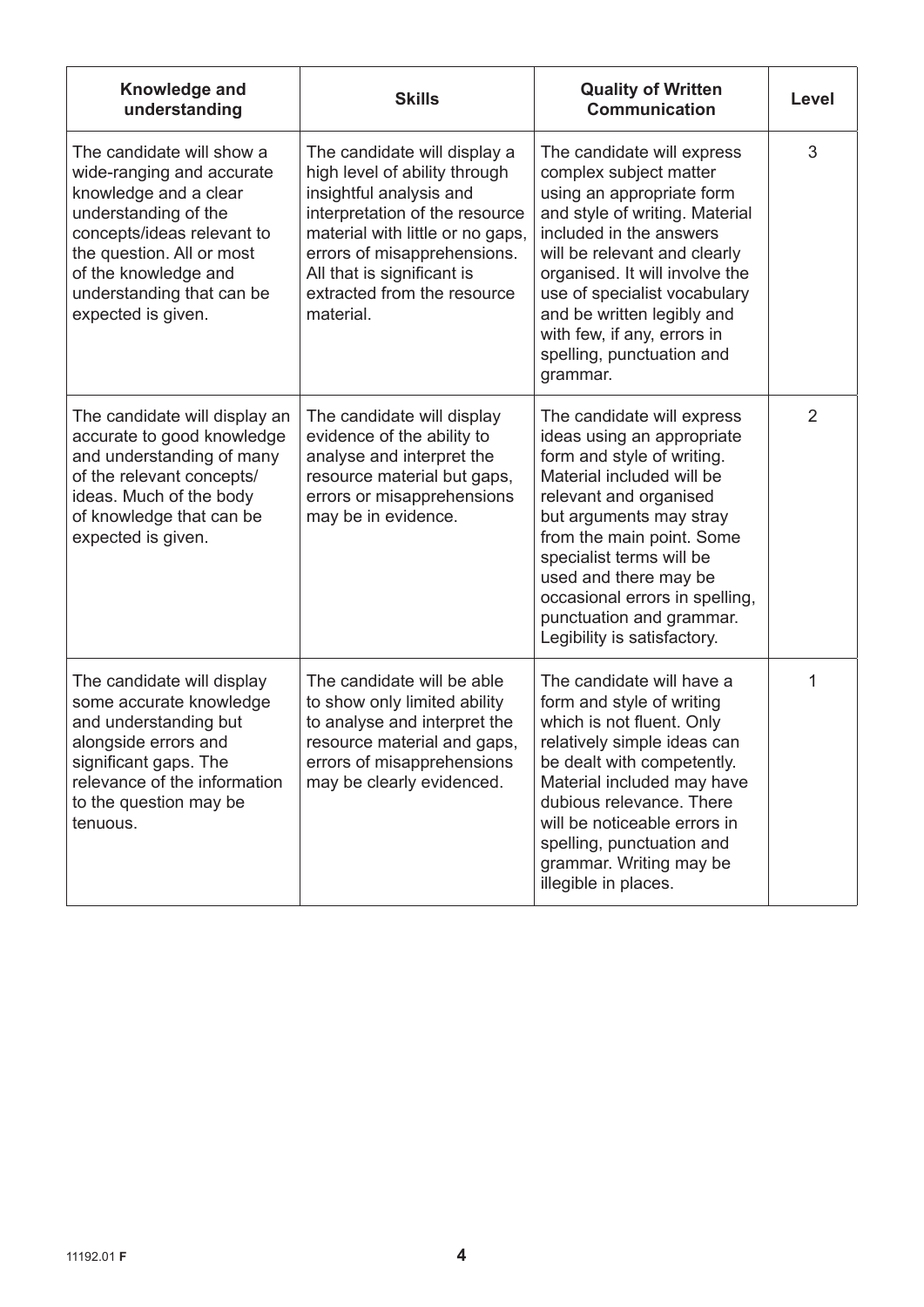#### **Section A**

#### **Option A: Impact of Population Change**

**1 (a)** Definition [3]. A migration stream refers to a migratory pattern followed by any group as the group moves from one area to another. There are other definitions and do not seek a word perfect answer, rather sense and understanding. For [3] we need the idea of a group, a common origin and destination and usually operation over a period of time.

> Explain the operation [3]. How does it work? They might well bring in examples, beware of giving too much credit to causes of migration; we seek to know how the stream works.

 There might be answers which cannot easily be divided into [3] plus [3]. If so, mark in levels out of [6] (Level 3 ([5]–[6]), Level 2 ([3]–[4]), Level 1 ([1]–[2])).  $[3] + [3] = [6]$ 

**(b)** Three tasks, so [3] marks each. For each we require understanding of how the feature is reflected in migration. Examples are not specifically required but should be welcomed, as they will aid understanding. In each case it might be that the circumstances of a migration impetus cancels out the usual differentiation.

 **Age**: Migration is often something planned and carried out by young adults, those of an age to establish a life and a career (however defined) in a new location. They might take with them children but the decision makers are the adults. Old people are less migratory, but may move upon retirement. Major refugee flows may see all ages have to flee.

 **Gender**: Traditionally males were most migratory, establishing themselves in the new location and then sending for their partners and family. Or males would move for work and send money home to support their family. In recent times there might be more of a gender balance.

 **Socio-economic status**: status or class has varied regarding migrant characteristics over time. Migration might have once been dominated by the poorer people, those without opportunities at home but in recent decades those who migrate might tend to be from higher educated groups, people who think they might have the qualities to succeed in a new area, leaving behind their more hapless fellows.

In cases where you cannot work with  $3 \times [3]$ , mark out of [9] in levels: (Level 3 ([7]–[9]), Level 2 ([4]–[6]), Level 1 ([1]–[3])). Mark clearly on the script which approach you are taking. **Example 20** is a set of the set of the set of the set of the set of the set of the set of the set of the set of the set of the set of the set of the set of the set of the set of the set of t

**(c)** This time the answer must be marked as a single essay in levels. The Italian material lets them see the difficulties of establishing a fertility policy, particularly in getting acceptance for it amongst the people; this speaks especially to social and moral considerations. Their own study can be of another pro-natalist policy or an anti-natalist policy. If their own study was of Italy, seek information not available from the Resource. Do not require an equal consideration of economic, social and moral considerations, but all three must be mentioned for high reward. If the Resource is not used, confine to Level 1; if there is no own material at all, confine to Level 1.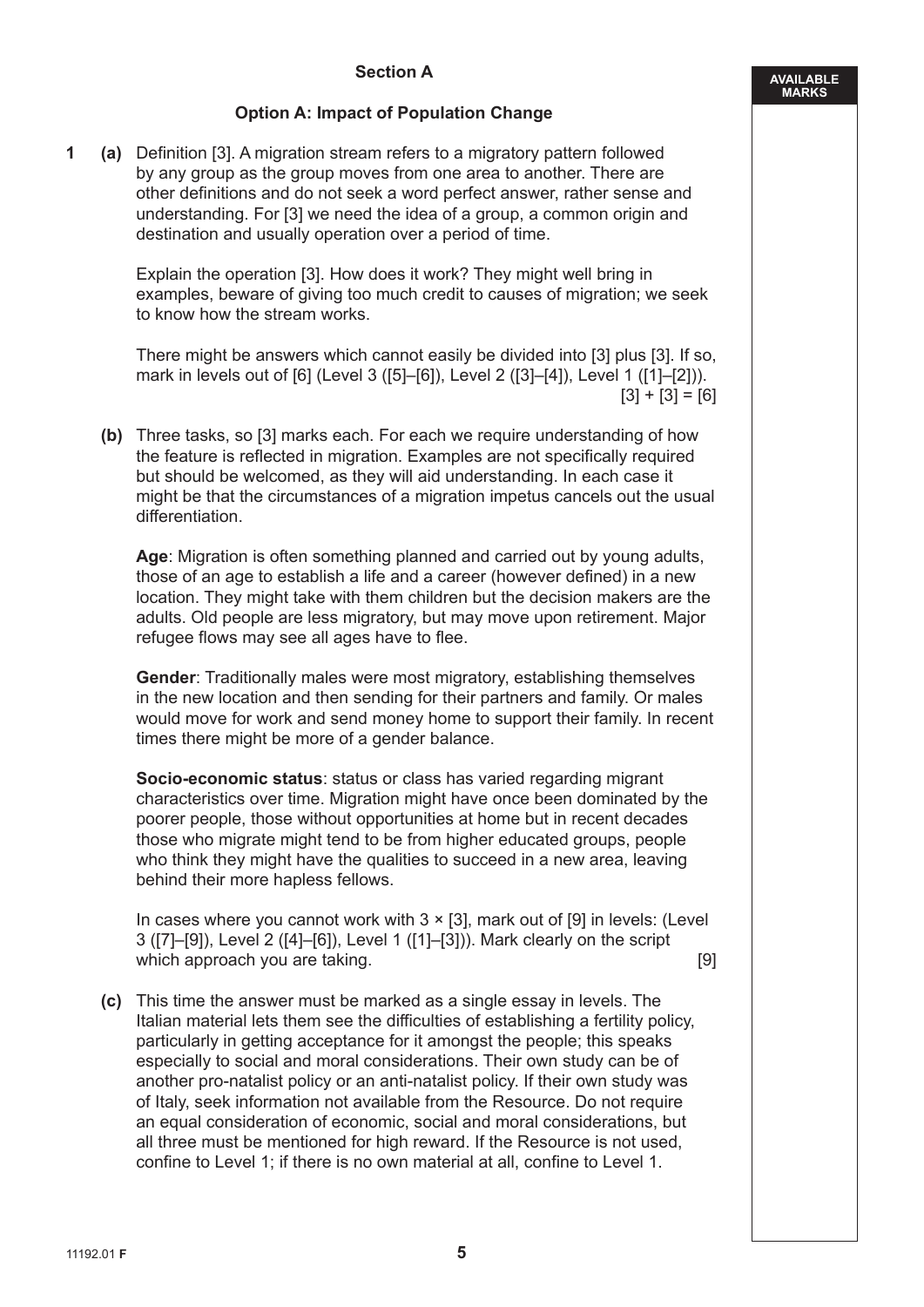#### **Level 3 ([11]–[15])**

 All three considerations are at least mentioned. Both the Resource and their own material are used in an essay which has command, is detailed and couched in correct terminology. The focus is on how the characteristics affected the policy and not too much upon impacts of the operation of the policies. Language use is excellent.

#### **Level 2 ([6]–[10])**

 The Resource and their own material are used but perhaps one (only one) of the three considerations is absent or poorly handled. Understanding is seen, but there may be some want of depth and detail. Language use is very good.

#### **Level 1 ([1]–[5])**

 Suboptimal routes to Level 1 are leaving out either the Resource or their case study, or not dealing with two (or three) of the considerations. The answer may be slight or unfinished; full answers will be flawed through a lack of understanding. Language use may be poor. [15] [15] 30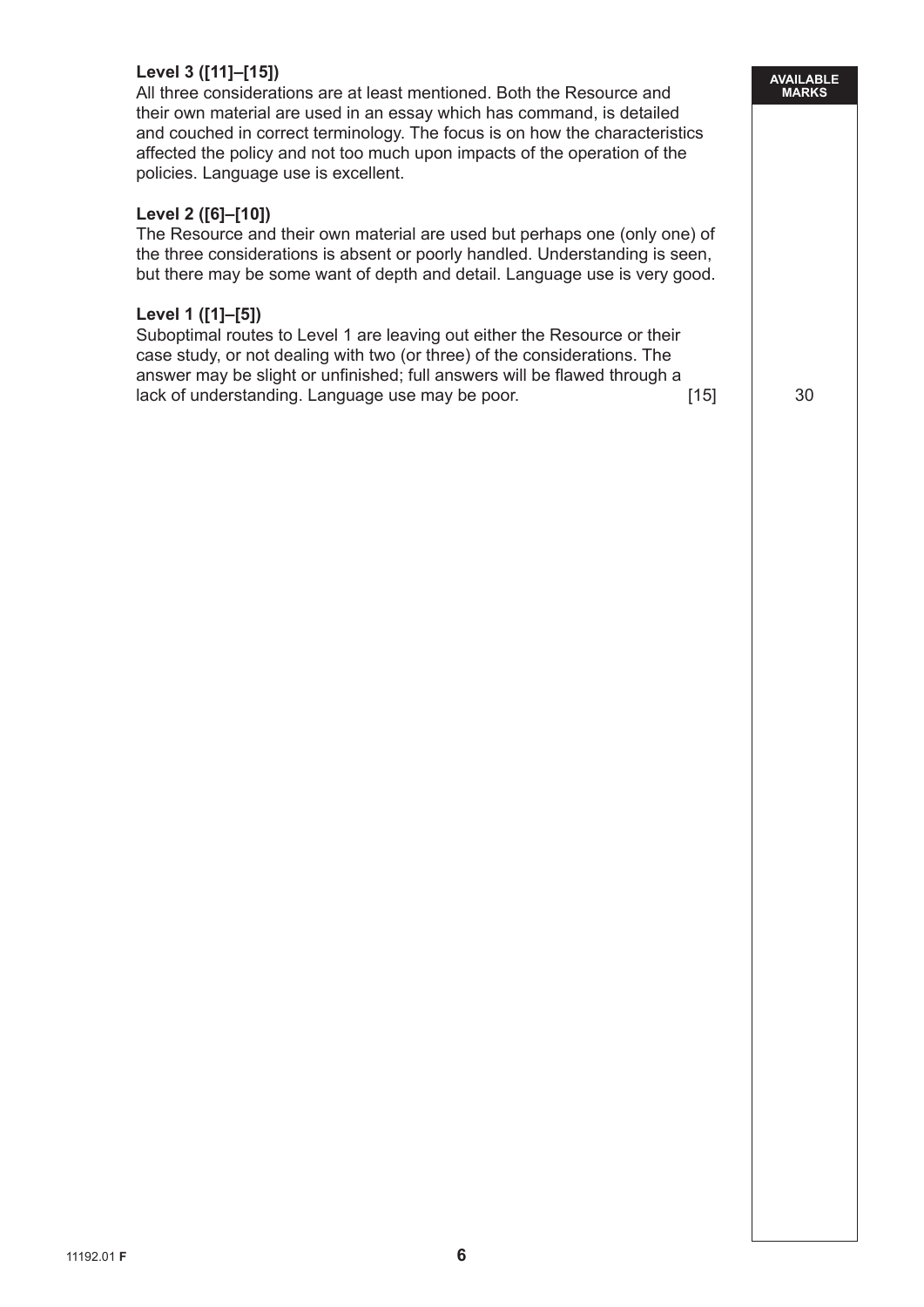- **2 (a)** Fertility measures could be Crude Birth Rate, Generalised Fertility Rate, Total Fertility Rate or Net Replacement Rate; mortality measures could be Crude Death Rate or Infant Mortality Rate. Life Expectancy can be seen as a mortality measure. They can use any appropriate measures. Seek understanding rather than textbook definitions, but for [3] in each case there must be precision: e.g. the 'per year' must be attached the CBR and CDR; the 'per thousand' must appear when necessary.  $2 \times [3]$ . [6]
	- **(b)** [3] for the quality of their description; maximum of [2] if no figures are seen. They do not have to describe in detail each of the graphs, but for [3] must have something specific on 2A and at least one of the other two graphs. You will be able to extract and reward descriptive material even from a block of text.

 [6] for the explanation. Sub-Saharan Africa lags behind other LEDCs in that TFR tends downwards but at a less precipitous slope than for the other regions. Some of the reasons are implied in the other graphs: in Sub-Saharan Africa educational achievement is less and per capita income is lower. All of these considerations have been seen as important in explaining the fall in fertility as the Demographic Transition Model works through. There is no requirement for them to bring up the DTM but answers may benefit from their doing so.

#### **Level 3 ([5]–[6])**

 All the considerations are included as part of their explanation, but not necessarily all dealt with in the same depth. There is clear understanding of the situation and how these matters are reflected in the variations in TFR over time in the regions shown. The candidate displays command of the material and its terminology. Language use is excellent.

#### **Level 2 ([3]–[4])**

 Detail from the graphs considerations is included in their explanation. The answer is cogent but maybe lacking in the depth required for Level 3. Language use is good.

#### **Level 1 ([1]–[2])**

 Partial answers are here, so are those which only deal with one of the graphs. Incomplete answers will be at this level along with those from candidates who have failed to grasp the relationship between the characteristics and fertility. Language use may be poor.  $[3] + [6] = [9]$ 

**(c)** There are three things here: the causes of migration, which might well be set within a push/pull context; and the implications of migration on the economic activity of both their case studies, namely an area experiencing out-migration and another experiencing in-migration. If one is missed, maximum Level 2; if two are missed, Level 1. They might mention social implications as context or background but be sure that the focus is on economic activity for Levels 2 and 3.

#### **Level 3 ([11]–[15])**

All three tasks are completed. The essay is cogent, hangs together and makes clear contrast between what happens in the two contrasting case studies. Language and terminology are appropriate.

#### **Level 2 ([6]–[10])**

 At least two tasks are completed. There may be an issue over depth but the focus is on economic activity as required. Language use is good.

#### **Level 1 ([1]–[5])**

 Maybe only one of the tasks is addressed or the answer lacks the required focus on economic activity. There might be problems of language and terminology as well as full understanding. The same state of the state of the state of the state of the state o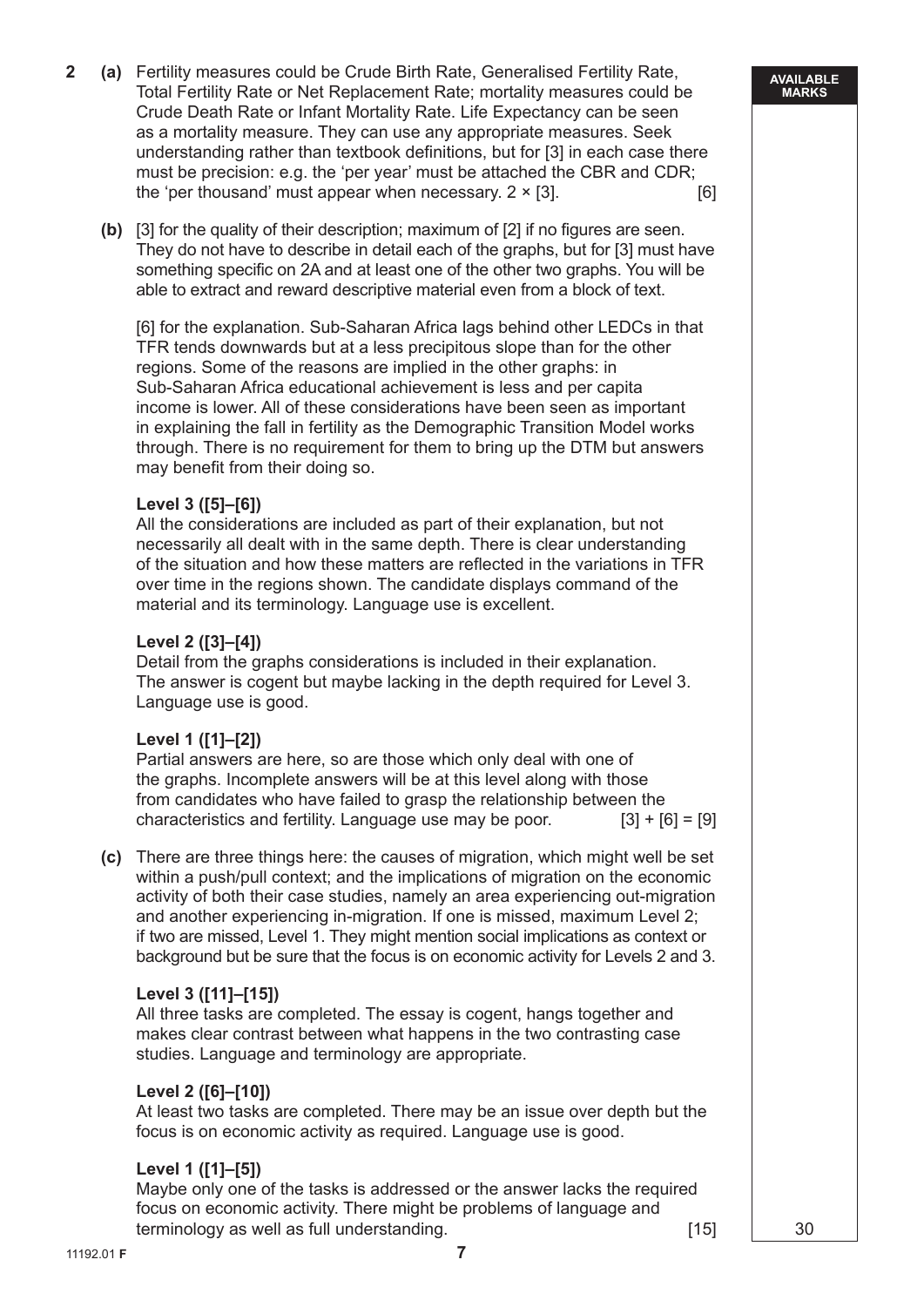#### **Option B: Planning for Sustainable Settlements**

**3 (a)** The most significant distinction between restoration and redevelopment is that redevelopment usually involves demolition and new build; whilst restoration is more likely to see existing structures retained even if they might be altered and have new uses. Retaining existing structures requires less use of energy and materials than demolition and rebuild and is thus more sustainable as well as being good for conservation.

#### **Level 3 ([5]–[6])**

 Answers here deal with both restoration and redevelopment. The approach is comparative so that the question as set is answered. Examples are not required but they might well be seen at this level, as they would facilitate understanding. The candidate understands the topic and uses appropriate terminology and language.

#### **Level 2 ([3]–[4])**

 Answers display some command of the topic but might lack balance in treatment or deal less well with the comparison between restoration and redevelopment. There is a focus on sustainability. Language use is good.

#### **Level 1 ([1]–[2])**

 Answers that neglect to deal with sustainability will be here, together with those that only have restoration or redevelopment, not both. Full answers will display a lack of understanding. Language use may be poor. [6]

**(b)** Integrated transport networks connect together different public transport modes, making journeys easier. Integration should result in more demand for public transport, less need to use private cars and thus greater sustainability. Seek understanding; a textbook definition is not specifically required. [3] for the definition. [6] in levels for the explanation and the exemplification. No example, maximum Level 2.

#### **Level 3 ([5]–[6])**

 The explanation is sound and the application to a place detailed and thorough. Language and terminology are appropriate.

#### **Level 2 ([3]–[4])**

 Answers without examples might be here, but only if the explanation is exemplary. Otherwise, full answers will lack the depth needed for higher reward. Language use is good.

#### **Level 1 ([1]–[2])**

 Most partial answers will be here, together with any full answers that lack understanding of the operation of these networks. Language use may be poor. [3] + [6] = [9]

 **(c)** According to the Resource, the key to Singapore's success has been the level and depth of its planning, the 'masterplan', with its focus on transport and connectivity, also the greening of the city. Nor has social change been neglected with plans in place to deal with community needs as Singapore ages. If their own case study is also Singapore, seek material not shown in the Resource. Answers that neglect the Resource or, alternatively, fail to bring in their own case study will be in Level 1. Both physical and social planning are needed for high reward.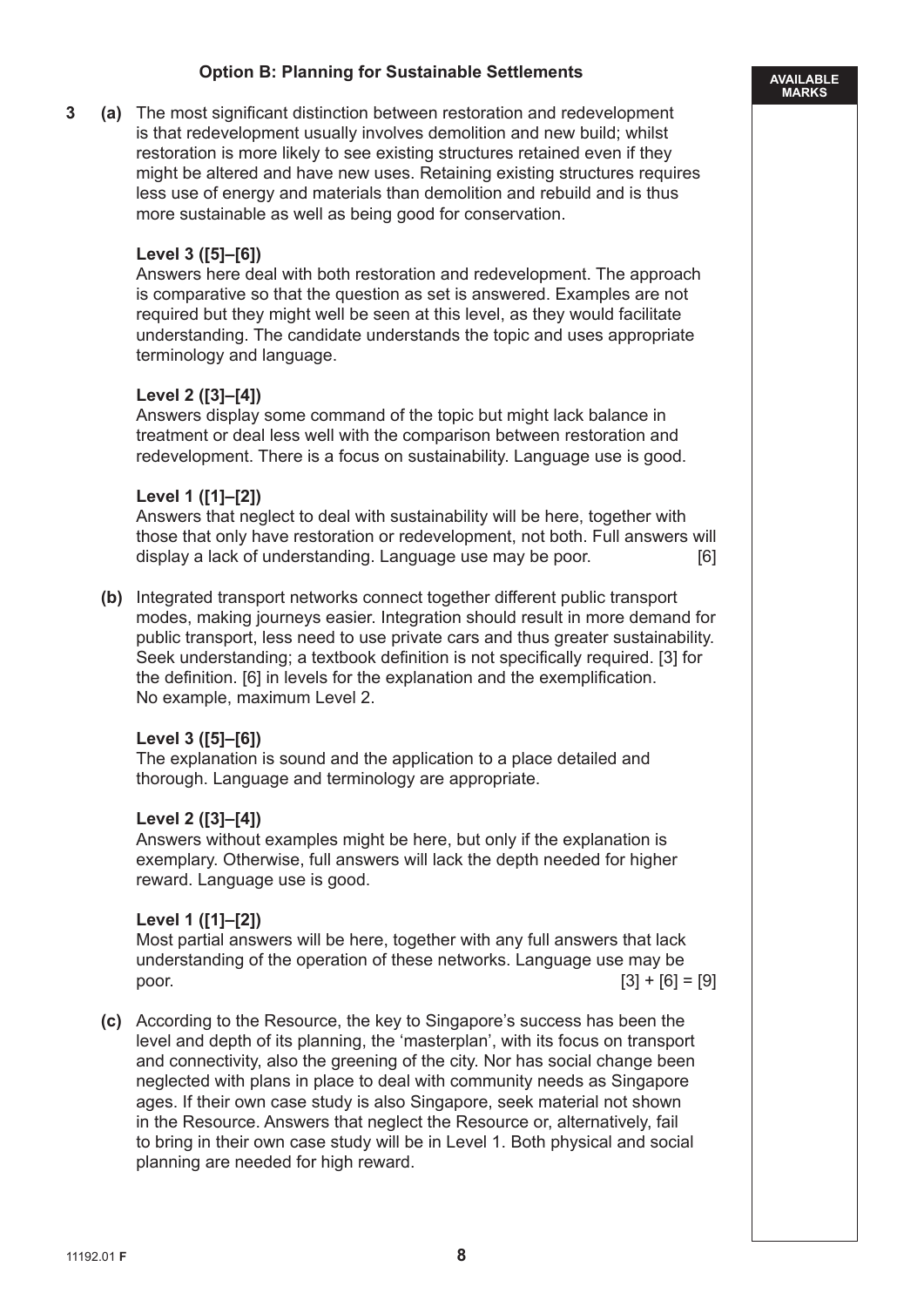#### **Level 3 ([11]–[15])**

 Both the Singapore Resource and their own material are handled in some depth. The answer focuses on sustainability and deals with physical and social material. There is good understanding and the answer is well-written, using appropriate terminology.

#### **Level 2 ([6]–[10])**

 Both the Singapore Resource and their own material are used but the level of depth in the answer may be less than that needed for Level 3. The issue of sustainability is evident. Language use is good.

#### **Level 1 ([1]–[5])**

 Answers which lack (or largely lose) a focus on sustainability are here alongside those which are partial by ignoring either the Resource or the need for their own material. Answers here that have dealt with all aspects of the question will not display good understanding. Language use may be poor. [15]  $\qquad$  30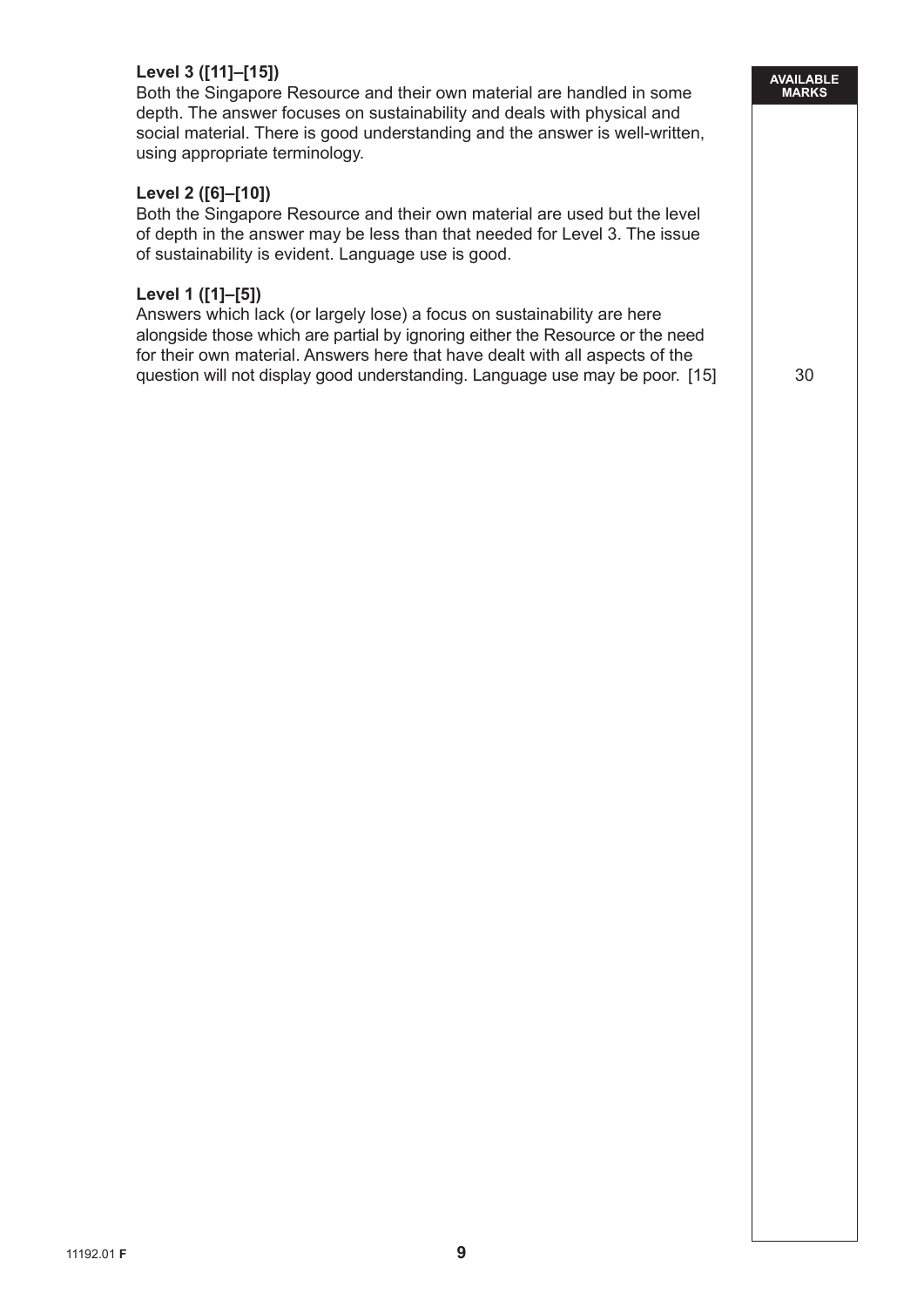**4 (a)** *The Encyclopaedia of Theoretical Criminology* says that 'Defensible space theory was proposed by an architect named Oscar Newman in 1972. The theory suggests that the physical design of a living environment can be used to reduce crime. Newman posited that three key elements − territoriality, surveillance, and image/milieu − act both individually and in concert to assist in the creation of a safe environment.' We don't require that or any other full definition rather an understanding that urban design has an impact on rates of crime or other aspects of social well-being.

#### **Level 3 ([5]–[6])**

 The answer is confident in its use of material and also in terms of language. Defensible space is clearly understood and its impacts known. There is no requirement for spatial reference, but a good answer might be deepened by such. Language is appropriate for this level.

### **Level 2 ([3]–[4])**

 Newman's theory is known (although the man himself might not be name-checked) but the answer might lack the level of command and detail found in those at a higher level. Language use is good.

#### **Level 1 ([1]–[2])**

 Answers at Level 1 will be flawed. It may not be clear that the concept of defensible space is understood. Alternatively answers may be partial or unfinished. Language use may be poor. [6]

**(b)** The carbon footprint is a more easily quantified subset of the urban ecological footprint and it is often expressed at an individual level, so to know both will ease understanding of the generally unsustainable nature of modern living, from that of the individual to the settlement. The footprints can also be instructive regarding comparisons over space and time.

#### **Level 3 ([7]–[9])**

 The distinction in scale and measurement of the footprints are clearly understood and explained. Their use within sustainable development are shown. The candidate writes with command using appropriate terminology.

#### **Level 2 ([4]–[6])**

 Both footprints are covered though maybe one in less detail. There is some valid focus on sustainable issues, although the answer may lack some depth. Language use is good.

#### **Level 1 ([1]–[3])**

 Answers which miss a footprint are here, together with those that do not relate the footprints to sustainability. Full answers will be flawed, lacking proper understanding. Language use may be poor.

 **(c)** The key point from the Milwaukee Resource is that dedicated volunteers have turned derelict spaces into positive assets of benefit to children and also other users; management/planning was key. It is to be doubted that any candidates have Milwaukee as their own case study, but if they do, as usual, seek extra information not given in the Resource. Answers that neglect the resource or, alternatively, fail to bring in their own case study will be in Level 1. Don't require open space and urban parks to be dealt with separately.

#### **Level 3 ([11]–[15])**

 Both the Resource and their own material are used well. The focus is on explaining the benefits of properly managed parks/open spaces perhaps in general terms, certainly with regard to Milwaukee, where the value of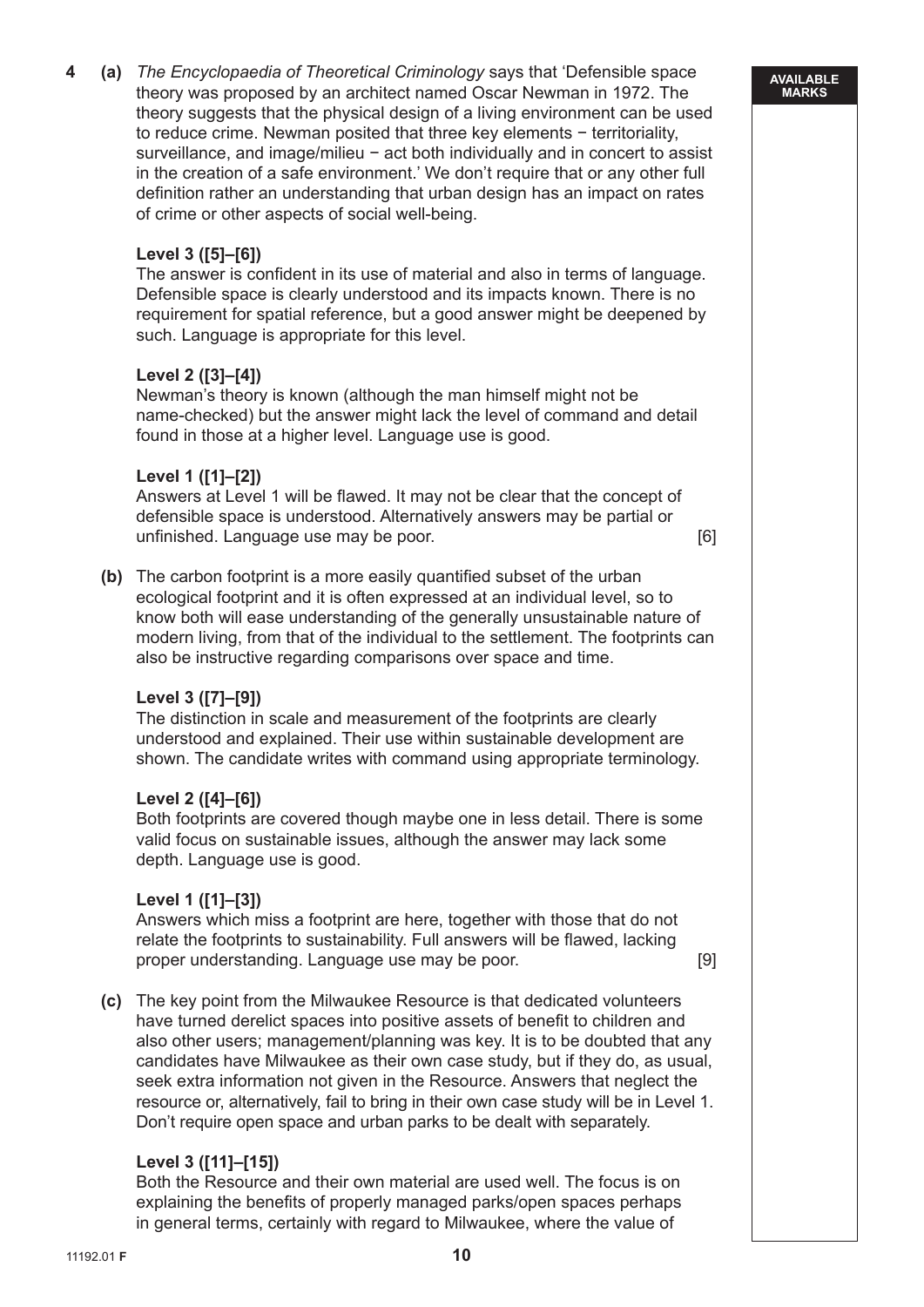| anguage use and                                                   | AVAILABLE<br>MARKS |
|-------------------------------------------------------------------|--------------------|
| aybe not in great<br>es are of benefit to a<br>seen. Language use |                    |
| nd their own material<br>nderstanding or are<br>$[15]$            | 30                 |
|                                                                   |                    |
|                                                                   |                    |
|                                                                   |                    |
|                                                                   |                    |
|                                                                   |                    |
|                                                                   |                    |

#### **Level 2 ([6]–[10])**

Both the Resource and their own material are used if m depth. There is some suggestion that parks/open space city but the need for management/planning may not be is good.

#### **Level 1 ([1]–[5])**

Answers which miss either (or both) of the Resource an will be here. They will be joined by others which lack un unfinished. Language use may be poor.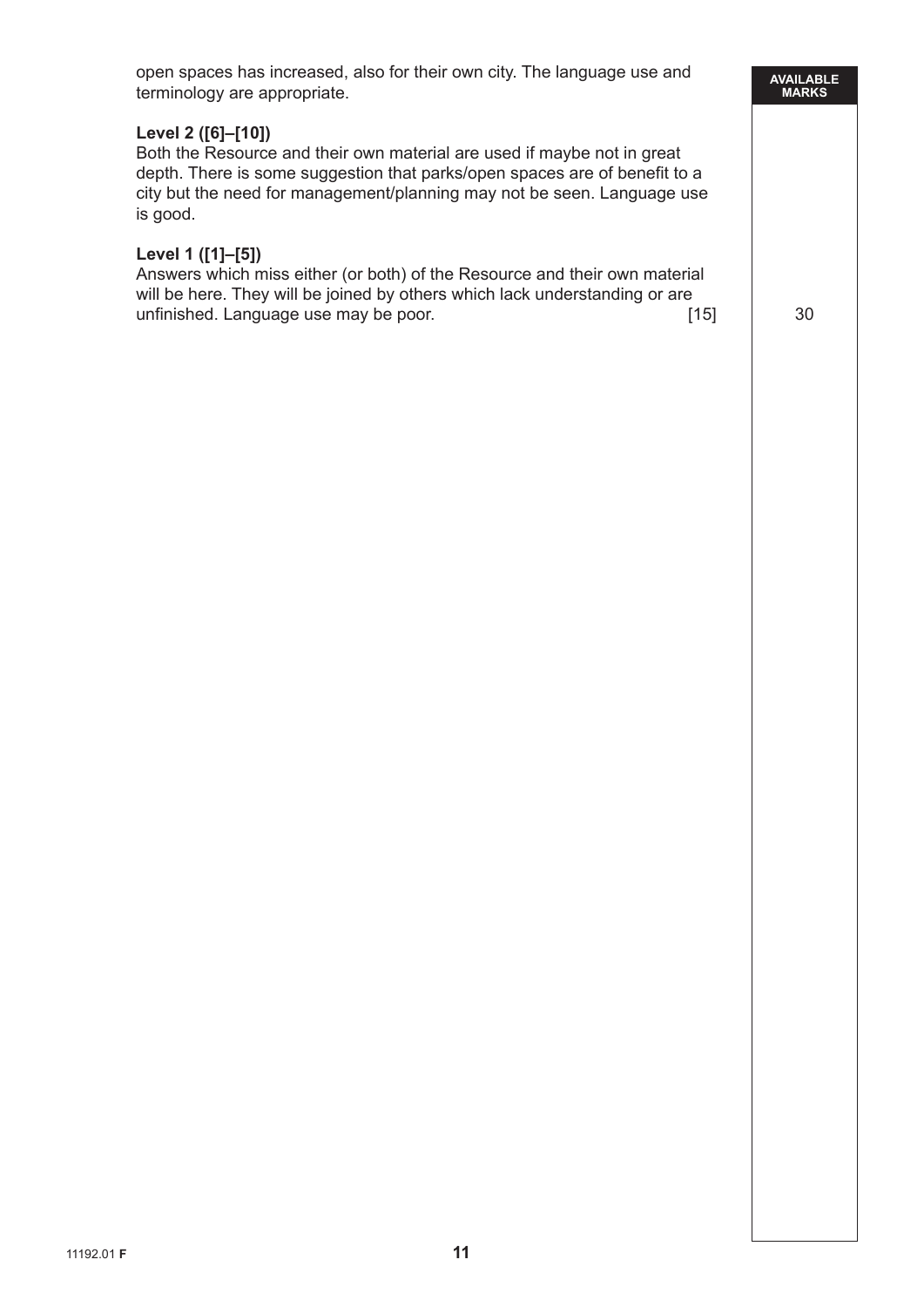#### **Option C: Issues in Ethnic Diversity**

**5 (a) (i)** The causes of ethnic conflict from Resource 5 include: historical animosities, human rights abuses, unequal distribution of political power. They have to identify and briefly describe any two.

> **Historical animosities:** The Resource mentions bitter rivalry between the Rohingya and the Buddhist majority which has resulted in periodic civil unrest. The unrest may come from either side as is the case in Myanmar.

 **Human rights abuses:** Human Rights are protected by international law. Rohingya have been denied citizenship and forced to register as Bengali. Many have been treated inhumanely in forced labour camps. Resentment at such abuses alienates a section of the population, which often leads to violence.

 **Unequal distribution of political power:** Rohingya have been denied voting rights and have been discriminated against in terms of health and education. Faced with discrimination an underprivileged group such as the Rohingya frequently rebel or attack members of the opposing side.

 Award 1 mark for each of two causes of ethnic conflict identified correctly from the Resource.

 Award up to 2 marks for a brief description of how each cause leads to ethnic conflict.

 $(2 \times [3])$  [6]

**AVAILABLE MARKS**

- **(ii)** Resource 5 details how the Rohingya were relocated to townships and prison camps. They should identify this as ethnic cleansing. Genocide/large numbers of deaths is mentioned (although not on the specification) along with international intervention through the ISCI and western nations. They also have to include extra material which may be additional outcomes or reference to examples from other conflicts.
	- No extra material used, **Level 2 maximum.**
	- No use of Resource 5, confine to **Level 1.** The map is for spatial reference only so no penalty for not making specific reference to it.
	- Only one possible outcome discussed, award from **Level 2 maximum**.
	- Multiple errors, confine to **Level 1.**

#### **Level 3 ([7]–[9])**

 This is a thorough answer demonstrating sound understanding of the possible outcomes arising from ethnic conflict. The discussion is based around rigorous resource use and the extra material is well integrated into the answer. Use of English is very good.

#### **Level 2 ([4]–[6])**

 Apart from the situation described above, answers at this level are still adequate but lacking some depth and detail. Resource use may be less rigorous or there is inadequate discussion of the outcomes from ethnic conflict in their extra material. There may also be imbalance between the two outcomes. Use of English is quite good.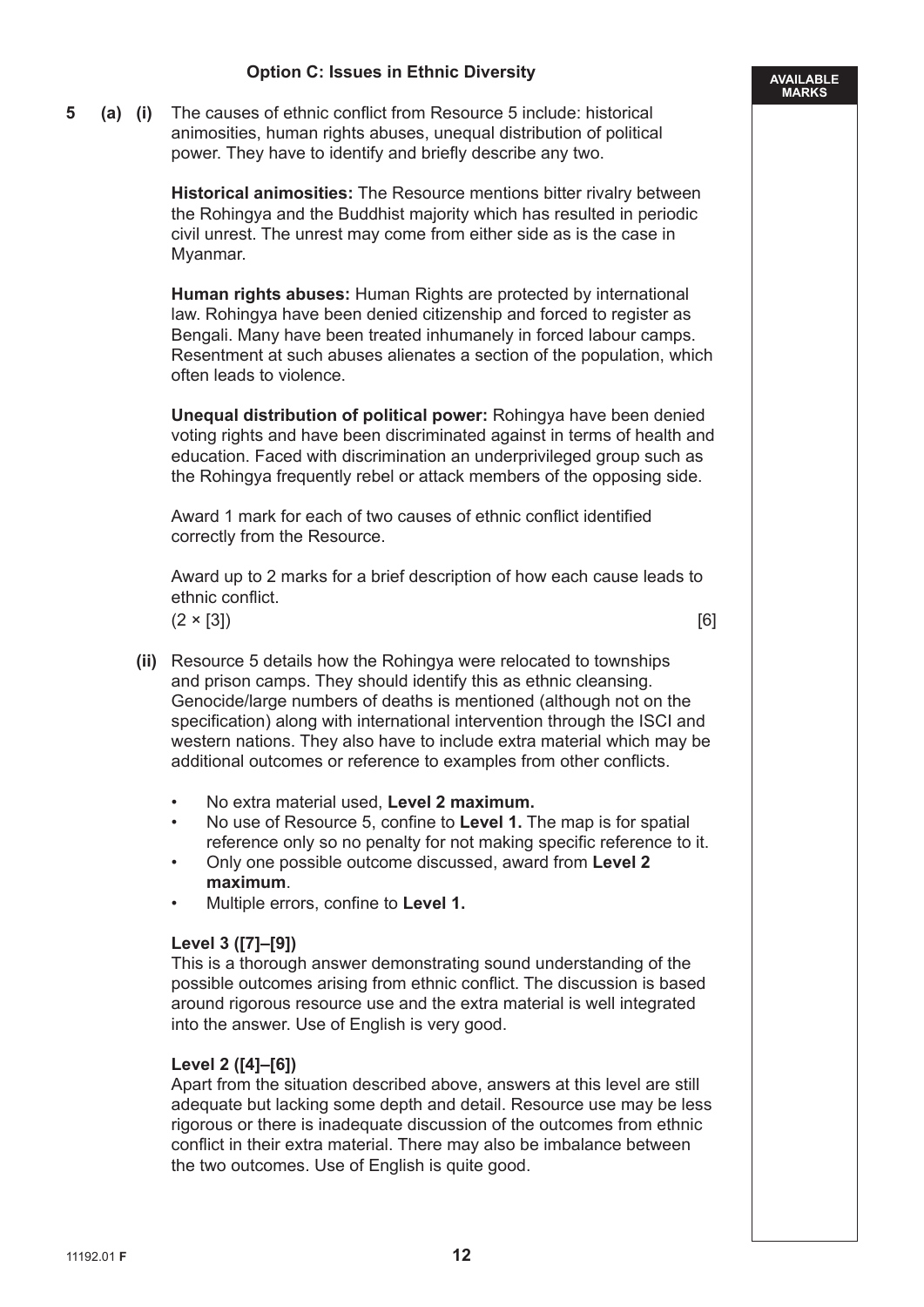#### **Level 1 ([1]–[3])**

 Apart from the suboptimal situations described above, an answer at this level is seriously flawed by inaccuracies or irrelevant material. There may also be grammatical errors and poor use of language. [9]

- **(b)** The specification lists international migration, colonisation and annexation as processes creating ethnic diversity. Obviously, the detail of their answer will depend on their case study choice. However, they will need to give a sound description of the ethnic diversity of their chosen country and then evaluate the role these processes played in creating this ethnic diversity. They need to address all of the three processes mentioned in the specification even if one process played no part in the ethnic make-up of their case study.
	- If there is no case study and there is only a discussion of processes, then award out of **Level 1 maximum.**
	- If the answer is at the wrong scale, confine to **Level 1.**
	- If one process is omitted completely, award from **Level 2 maximum.**
	- If there is no evaluation of the processes, award from **Level 2 maximum.**
	- Multiple errors, confine to **Level 1**

#### **Level 3 ([11]–[15])**

 The pattern of ethnic diversity is outlined clearly with facts and figures. There is good understanding shown. The processes are understood and there is depth, detail and the evaluation is clear. The answer is well written.

#### **Level 2 ([6]–[10])**

 Apart from the situations described above, there is less detail and depth throughout or the processes/discussion are handled less rigorously than at the previous level. English is still good.

#### **Level 1 ([1]–[5])**

 Apart from the situation described above, this answer is lacking in detail and depth on all aspects or there may be incorrect information. Use of English may be flawed.  $\blacksquare$  30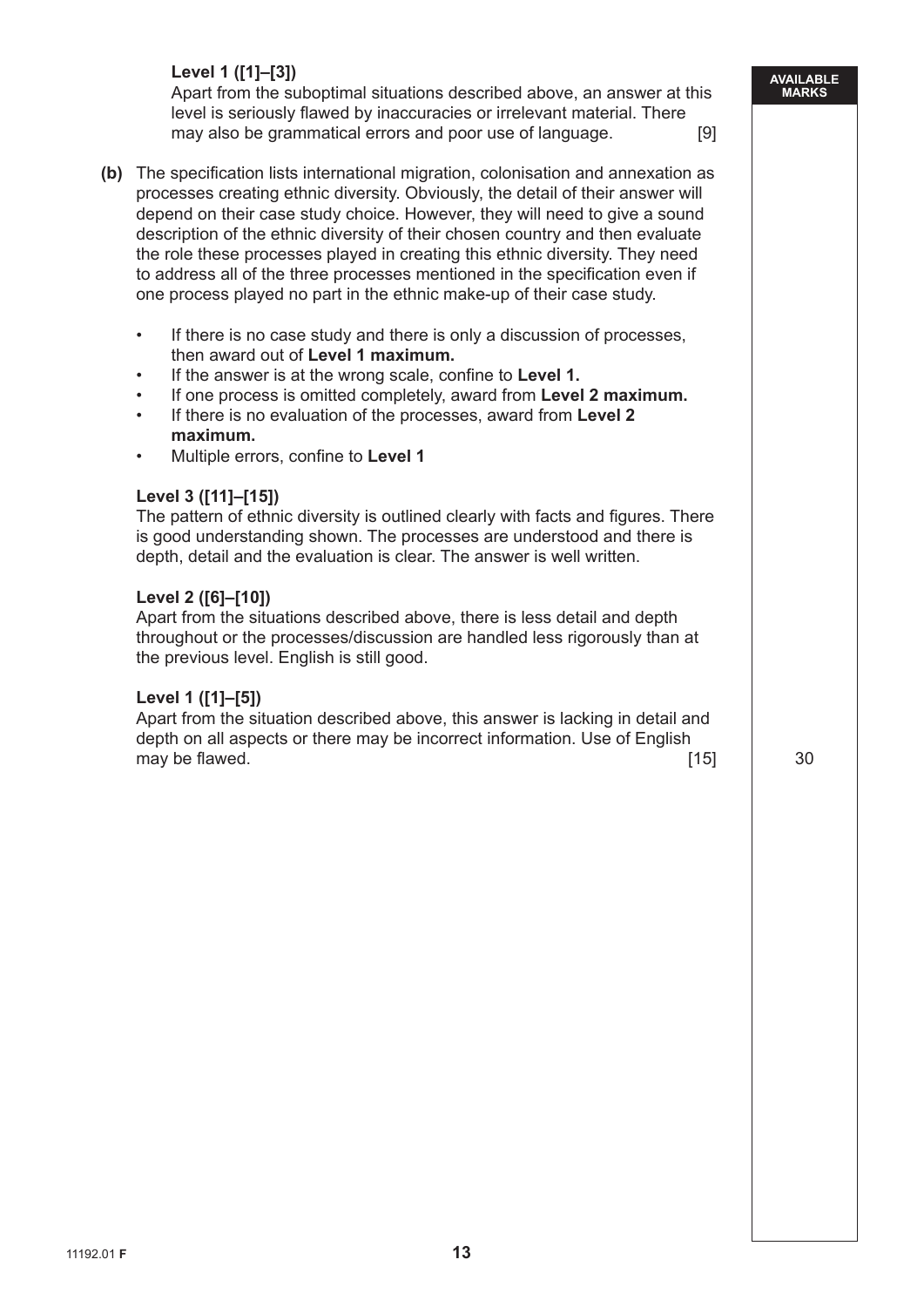$(2 \times [1])$  for identifying the two processes.

 $(2 \times [2])$  for a brief description of how each factor helps define ethnicity in Nicosia.

**AVAILABLE MARKS**

 **Nationality**: Turkish Cypriots generally consider themselves Turkish, Greek Cypriots generally consider themselves Greek. Each group has a separate identity.

 **Religion**: Turkish Cypriots are largely Muslim and Greek Cypriots Christian. Each religious group has its own distinctive places of worship, religious emblems, etc.

 **Language:** Turkish and Greek dialects are the two languages in Nicosia. Language unites members of an ethnic group but can exclude those from other ethnic groups. Although language is still an effective means of defining ethnicity. [6]

- **(ii)** The economic outcomes arising from ethnic diversity in the city of Nicosia include:
	- the abandoned businesses, houses and Nicosia airport which constitute a direct economic loss to the city. Providing new businesses, etc. will have had an indirect effect on the city.
	- the physical divide effectively reduces the potential number of customers for shops on each side.
	- tourism. Different people may be attracted/deterred.

 The spatial outcomes arising from ethnic diversity in the city of Nicosia include:

- the physical divide border crossings, Turkish and Greek identities redistribution of people caught on the wrong side.
- abandoned housing, shops, airport.

Candidates must also include extra material (which may be from Nicosia).

- No extra material used, **Level 2 maximum**.
- No use of Resource 6, confine to **Level 1.** The photographs are there to inform their answer but do not penalise if they are not specifically mentioned.
- Omitting either economic or spatial outcomes, award from **Level 2 maximum**.
- Multiple errors, confine **to Level 1.**

#### **Level 3 ([7]–[9])**

 This is a thorough answer that demonstrates sound understanding of the economic and spatial outcomes arising in ethnically diverse cities. The discussion is based around rigorous resource use and extra material. Use of English is very good.

#### **Level 2 ([4]–[6])**

 Answers at this level are still adequate but lacking some depth and detail. Resource use may be less rigorous or there is inadequate discussion of the economic and spatial outcomes in their extra material. There may also be imbalance between the two outcomes. Use of English is quite good.

#### **Level 1 ([1]–[3])**

 Apart from the suboptimal situations described above, an answer at this level is seriously flawed by inaccuracies or irrelevant material. There may also be grammatical errors. Language use may be poor. [9]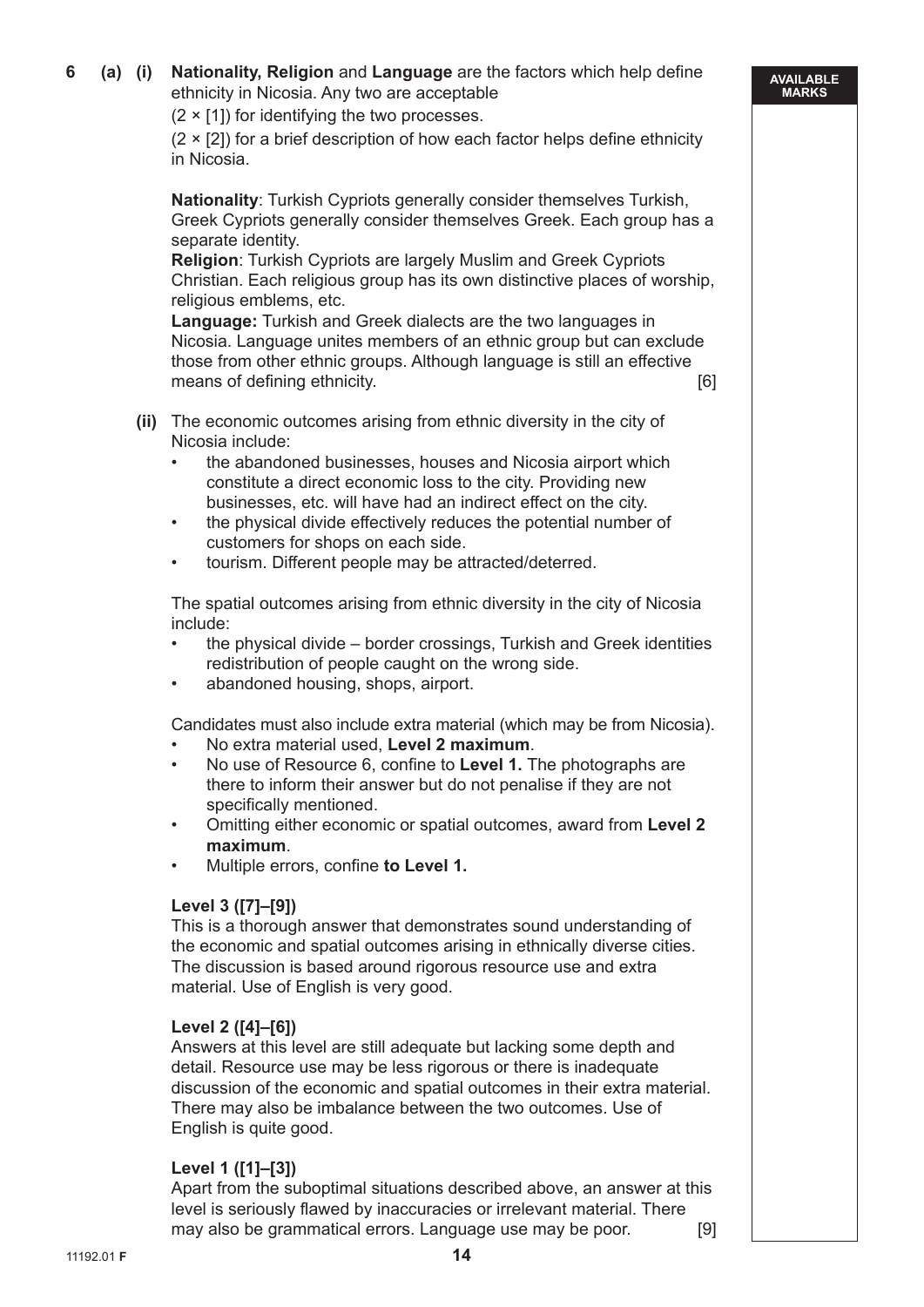| (b) | This is a case study of ethnic conflict. They have to explain the causes of<br>the conflict and describe the nature of the conflict. There is no prescribed<br>number of causes of conflict they have to address (most will have more than<br>one) rather it is case study detail that is required. Similarly, when assessing<br>their response to the nature of conflict, look for case study detail.<br>Do not reserve equal marks for each of these two components but if<br>either is omitted completely, award from Level 2 maximum.<br>No case study and the answer merely discusses causes and nature of<br>$\bullet$<br>conflict, award from Level 1 maximum.<br>Level 3 ([11]–[15])<br>There is a correct choice of case study. There is good understanding shown<br>with depth and detail in all aspects. All aspects of causes and nature of<br>the conflict are included. The answer is well written, using appropriate<br>terminology.<br>Level 2 ([6]-[10])<br>Apart from the situation described above, an answer at this level will still<br>demonstrate a good understanding of this topic but there is less detail and<br>depth throughout. Alternatively, one aspect is only dealt with in a superficial<br>manner. English is still of acceptable standard. | <b>AVAILABLE</b><br><b>MARKS</b> |
|-----|---------------------------------------------------------------------------------------------------------------------------------------------------------------------------------------------------------------------------------------------------------------------------------------------------------------------------------------------------------------------------------------------------------------------------------------------------------------------------------------------------------------------------------------------------------------------------------------------------------------------------------------------------------------------------------------------------------------------------------------------------------------------------------------------------------------------------------------------------------------------------------------------------------------------------------------------------------------------------------------------------------------------------------------------------------------------------------------------------------------------------------------------------------------------------------------------------------------------------------------------------------------------------------|----------------------------------|
|     | Level 1 ([1]-[5])<br>This answer is lacking in detail and depth on all aspects or there may be<br>incorrect information. Use of English may be flawed.<br>$[15]$                                                                                                                                                                                                                                                                                                                                                                                                                                                                                                                                                                                                                                                                                                                                                                                                                                                                                                                                                                                                                                                                                                                | 30                               |
|     | <b>Section A</b>                                                                                                                                                                                                                                                                                                                                                                                                                                                                                                                                                                                                                                                                                                                                                                                                                                                                                                                                                                                                                                                                                                                                                                                                                                                                | 60                               |
|     |                                                                                                                                                                                                                                                                                                                                                                                                                                                                                                                                                                                                                                                                                                                                                                                                                                                                                                                                                                                                                                                                                                                                                                                                                                                                                 |                                  |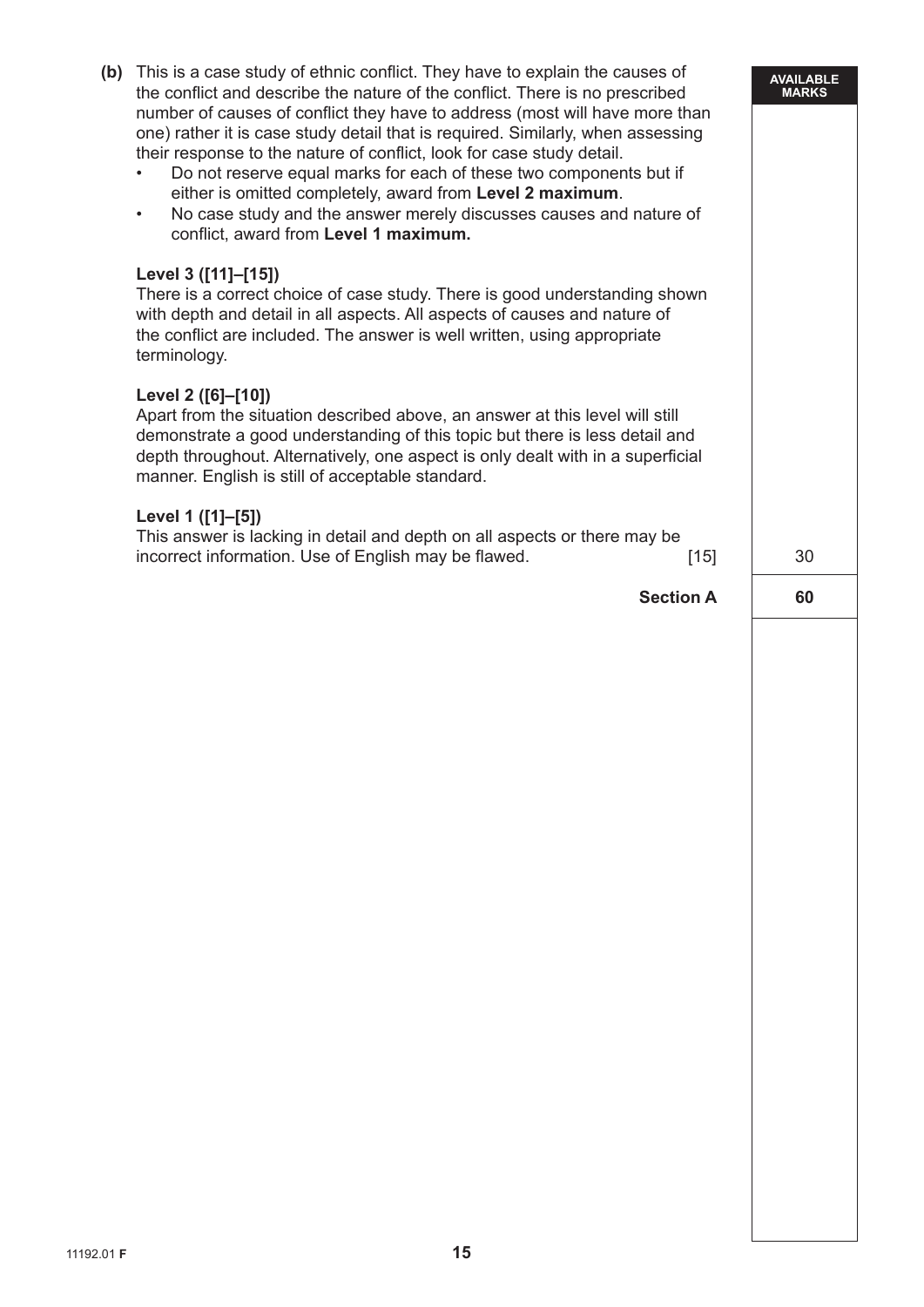#### **Section B**

#### **Global Issues**

- **7 (a)** Award [1] for identification of a primary gaseous pollutant (carbon dioxide, methane, sulphur dioxide, CFCs) the remaining [3] for an explanation as to why an increase in this pollutant would be of concern to environmentalists. If only a simple statement/description is presented, or if the 'increase' aspect is neglected, a maximum of [2] may be awarded. Detailed, valid comments may be awarded a maximum of [3]. **Example 20** in the same of the same of the same of the same of the same of the same of the same of the same of the same of the same of the same of the same of the same of the same of the s
	- **(b)** One relevant aim of the investigation should be clearly stated. There should be appropriate comment on the conclusions reached in relation to the original aim.

#### **Level 3 ([5]–[6])**

 One clear and relevant aim is outlined. Detailed, valid and relevant comment on the conclusions reached in relation to the aim is given. Appropriate terminology and language is used and the candidate shows sound understanding of the topic.

#### **Level 2 ([3]–[4])**

 At this level the answer still has merit, but it lacks the required depth and detail. Alternatively, the conclusions are inadequately outlined within the context of the aim of the investigation. There may be inadequacies in terminology and language.

#### **Level 1 ([1]–[2])**

 The aim may not be described accurately or it may be invalid, and/or the comment on the conclusions reached in relation to the aim is missing or lacking in detail. There is limited use of terminology and language.[6]

 **(c)** The candidate is asked to use evidence to justify their own opinion in relation to the statement "It is no longer debatable that global warming/climate change is happening."

#### **Level 3 ([14]–[20])**

 Each element of the question (reference to statement, personal opinion, relevant and valid evidence) is addressed. A high level of valid, relevant detail is given using appropriate language for this level.

#### **Level 2 ([7]–[13])**

 Although each element of the question (reference to statement, personal opinion, relevant and valid evidence) is addressed, this may be in an unbalanced or underdeveloped manner. Details may be restricted and language use is good.

#### **Level 1 ([1]–[6])**

 Either each of the elements of the question (reference to statement, personal opinion, relevant and valid evidence) may be addressed in a cursory manner only, or a number of elements neglected or mishandled. Details may be very restricted. Language use may be poor. [20] [20] 30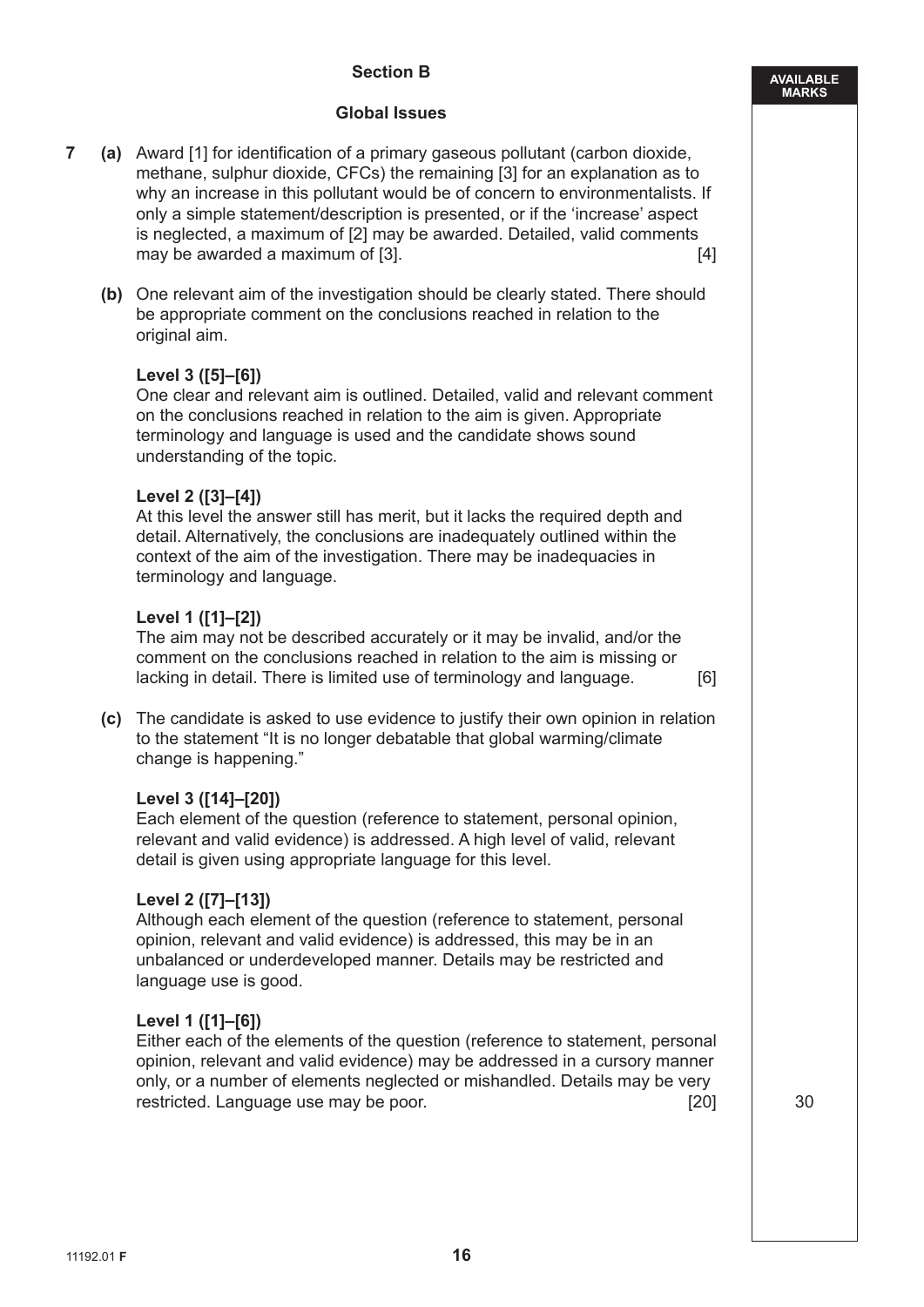|  | recorded. Pollution of air, water and soil will result, with impacts upon the<br>human population and the ecology.<br>$(2 \times [2])$                                                                                                                                                         | $[4]$  |    |
|--|------------------------------------------------------------------------------------------------------------------------------------------------------------------------------------------------------------------------------------------------------------------------------------------------|--------|----|
|  | (b) One relevant aim of the investigation should be clearly stated. There should<br>be appropriate comment on the conclusions reached in relation to the<br>original aim.                                                                                                                      |        |    |
|  | Level 3 ([5]-[6])<br>One clear and relevant aim is outlined. Detailed, valid and relevant comment<br>on the conclusions reached in relation to the aim is given. Appropriate<br>terminology and language is used and the candidate shows sound<br>understanding of the topic.                  |        |    |
|  | Level 2 ([3]-[4])<br>At this level the answer still has merit, but it lacks the required depth and<br>detail. Alternatively, the conclusions are inadequately outlined within the<br>context of the aim of the investigation. There may be inadequacies in<br>terminology and language.        |        |    |
|  | Level 1 ([1]-[2])<br>The aim may not be described accurately or it may be invalid, and/or the<br>comment on the conclusions reached in relation to the aim is missing or<br>lacking in detail. There is limited use of terminology and language.                                               | [6]    |    |
|  | (c) The candidate is asked to discuss the arguments which support the global<br>use of nuclear energy and to state and justify their position in relation to this<br>evidence.                                                                                                                 |        |    |
|  | Level 3 ([14]-[20])<br>Each element of the question is strongly addressed (arguments in support<br>of nuclear energy, global references, justification). Comments are<br>well-developed and with good use of terminology and language. A high level<br>of detail is given.                     |        |    |
|  | Level 2 ([7]-[13])<br>Each element of the question is addressed (arguments in support of nuclear<br>energy, global references, justification) albeit, perhaps, in an unbalanced<br>fashion. Comments may be underdeveloped and terminology/details may be<br>restricted. Language use is good. |        |    |
|  | Level 1 ([1]-[6])<br>More than one element (arguments in support of nuclear energy, global<br>references, justification) may have been neglected. Comments<br>may be cursory only, perhaps lacking validity or detail validity. Use of<br>terminology and language use may be poor.            | $[20]$ | 30 |
|  |                                                                                                                                                                                                                                                                                                |        |    |

**8 (a)** A number of direct deaths will result. An increased incidence of cancers, emotional problems, impaired fertility and birth abnormalities will be

**AVAILABLE**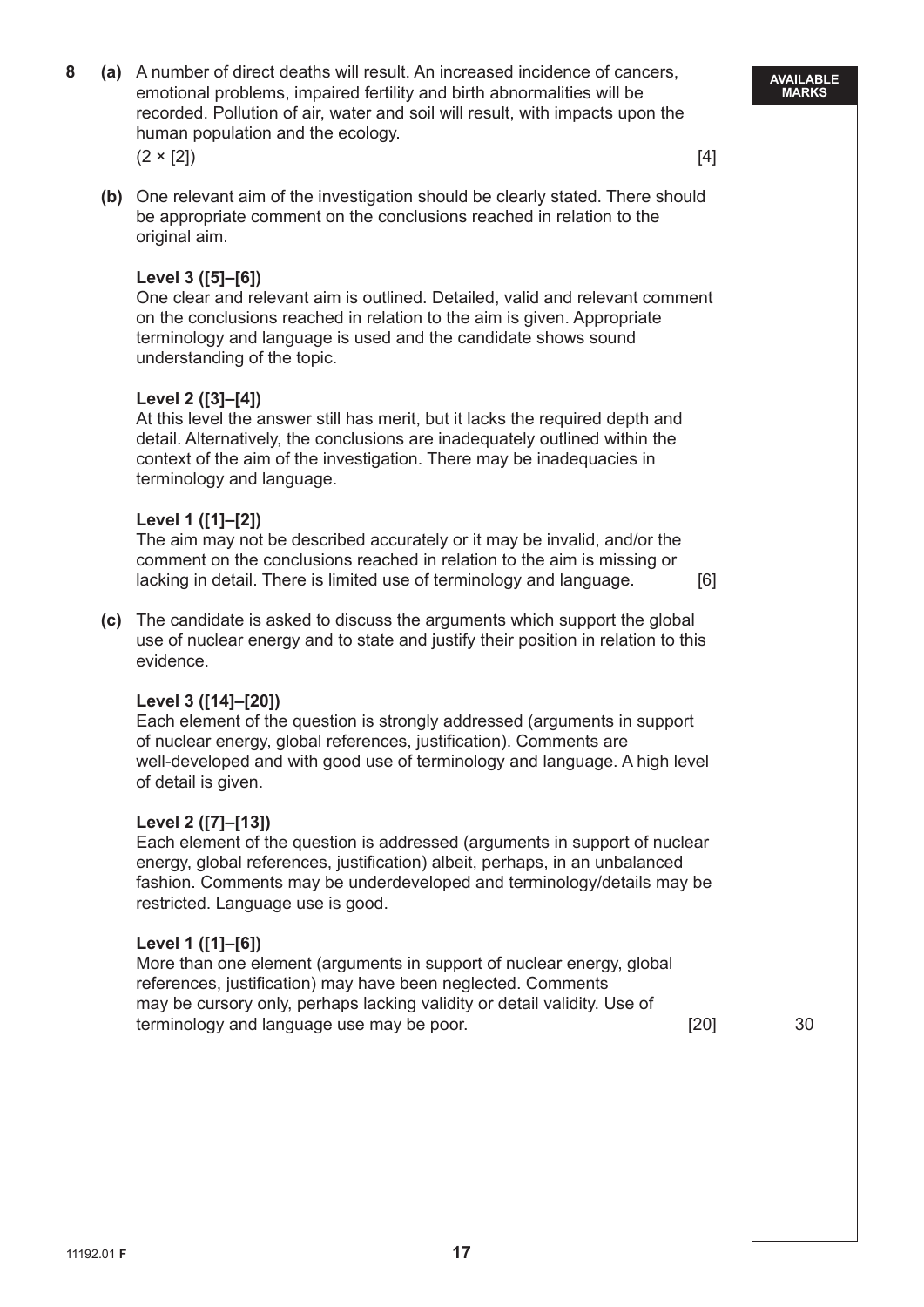- **9 (a)** Changes in agriculture can lead to a reduction in biodiversity through the clearing of land, excessive water use, habitat destruction and the contamination of soil and water. Do not expect long answers but for full marks they should describe at least two changes and give some detail. If only one change is described, award no more than [2].  $(2 \times [2])$  [4]
	- **(b)** One relevant aim of the investigation should be clearly stated. There should be appropriate comment on the conclusions reached in relation to the original aim.

#### **Level 3 ([5]–[6])**

 One clear and relevant aim is outlined. Detailed, valid and relevant comment on the conclusions reached in relation to the aim is given. Appropriate terminology is used and the candidate shows sound understanding of the topic.

#### **Level 2 ([3]–[4])**

 At this level, the answer still has merit, but it lacks the required depth and detail. Alternatively, the conclusions are inadequately outlined within the context of the aim of the investigation. There may be inadequacies in terminology.

#### **Level 1 ([1]–[2])**

 The aim may not be described accurately or it may be invalid, and/or the comment on the conclusions reached in relation to the aim is missing or lacking in detail. There is limited use of terminology. [6]

 **(c)** This is their chosen global issues case study. They need to use their material to answer the question set. Do not over reward a candidate who does not follow the exact requirements of the question. They will need to discuss GM crops and the benefits that follow from their use. They might include discussion on increased food supply, cheaper food prices, drought resistant crops, higher yields, etc They must then discuss the potential environmental damage they cause. They must make their position regarding the statement clear. To do this they must use their examples to provide a balanced answer.

There are four things to do here:

- discuss the benefits of GM crops;
- discuss the potential environmental damage GM crops may cause;
- make reference to places; and
- discuss the extent to which they agree/disagree with the statement.

 If one of these four is missing confine to **Level 2** If two or more of the four are missing confine to **Level 1.**

#### **Level 3 ([14]–[20])**

 At this level the candidate has provided a balanced answer. The controversy surrounding GM crops is dealt with in a measured and informed manner. The candidate demonstrates a sound knowledge of the evidence supporting GM crops and uses facts and examples to good effect. The potential environmental consequences are discussed thoroughly before a final decision regarding the statement is made. The answer is well written using appropriate terminology and showing very good written communication skills.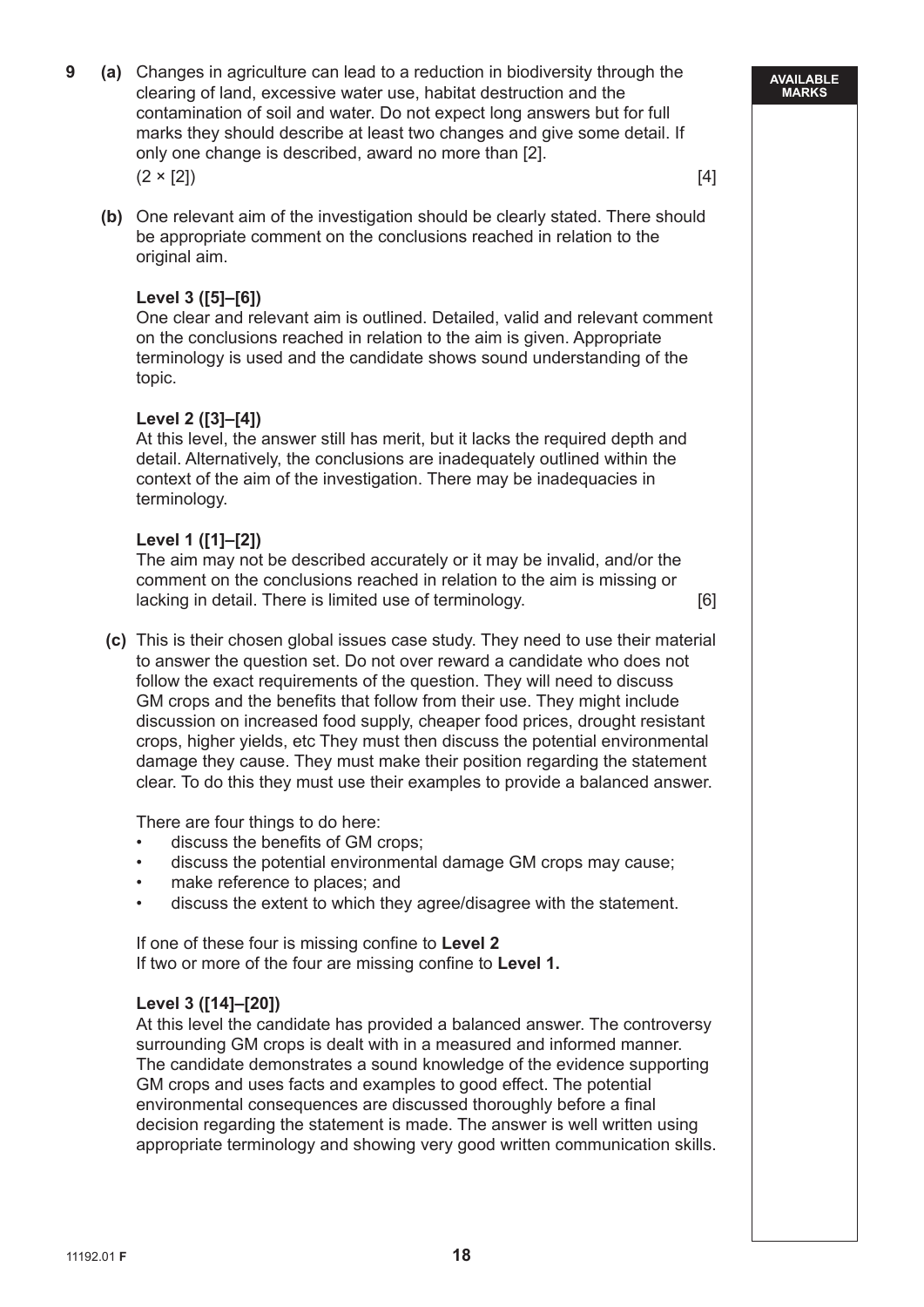#### **Level 2 ([7]–[13])**

 This is still a competent answer addressing at least three aspects of the question but the level of depth and detail is less than above. The candidate has less knowledge of the potential environmental consequences of GM crops. Alternatively, she/he may not have demonstrated adequate balance in reaching a decision on the statement and the extent to which she/he agrees with the statement is less clear. Nevertheless, there is still adequate understanding shown and the main difference between a Level 2 and a Level 3 answer is the depth and detail used. Quality of language is good.

#### **Level 1 ([1]–[6])**

 At this level the answer is seriously flawed either in accuracy, depth and/or detail. The candidate is not in control of the topic. The answer may be short showing only partial understanding or knowledge. Written English may be flawed.  $\begin{array}{|c|c|c|c|c|c|}\n\hline\n\text{flawed.} & & \text{30}\n\end{array}$ 

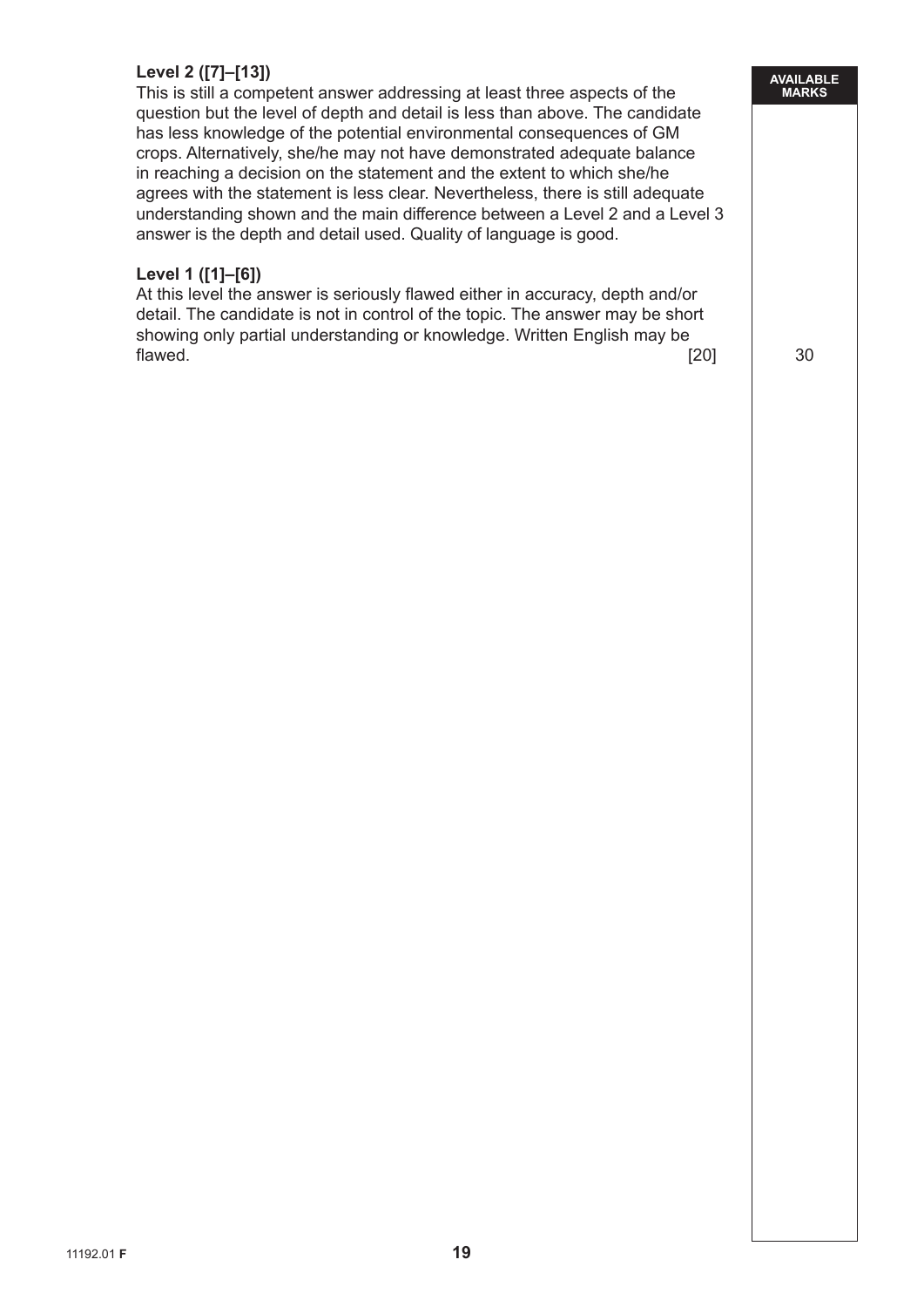**10 (a)** The nature of tourism change needs to be clarified: increase in numbers, new areas being developed etc before dealing with the competition for resources. There is no requirement for examples but many may use them. They need to outline two ways in which tourism change may affect competition for resources. There is no definitive list but possible answers may focus on competition for scarce water resources between tourist resorts and local people, tribal peoples moved off their land to make way for tourist development. Long answers are not required, rather look for a clear understanding of how this competition may arise. Stagnation also acceptable.

 If the answer is not clear on the nature of change or only one example is outlined award out of  $[2]$  maximum.  $(2 \times [2])$  [4]

 **(b)** One relevant aim of the investigation should be clearly stated. There should be appropriate comment on the conclusions reached in relation to the original aim.

#### **Level 3 ([5]–[6])**

 One clear and relevant aim is outlined. Detailed, valid and relevant comment on the conclusions reached in relation to the aim is given. Appropriate terminology and language is used and the candidate shows sound understanding of the topic.

#### **Level 2 ([3]–[4])**

 At this level, the answer still has merit, but it lacks the required depth and detail. Alternatively, the conclusions are inadequately outlined within the context of the aim of the investigation. There may be inadequacies in terminology and language.

#### **Level 1 ([1]–[2])**

 The aim may not be described accurately or it may be invalid, and/or the comment on the conclusions reached in relation to the aim is missing or lacking in detail. There is limited use of terminology and language use may be poor.  $[6]$ 

**(c)** This is their chosen global issues debate. They need to use their material to answer the question set. Do not over reward a candidate who does not follow the exact requirements of the question. They will need to discuss Ecotourism and examine the issues that can arise in some areas. They might mention damage to sensitive environments, leakage of tourist revenue out of the region and the threat of forced removal of tribal groups from their traditional homelands as well as the issue of 'greenwashing'. They need to discuss how internationally agreed controls might alleviate some of these problems before making a decision relative to the statement. They will need to make reference to actual examples of places to support their answer. This must be more than simply name-dropping of places. They need evidence from places in some detail.

There are four things to do here:

- discuss the issues surrounding ecotourism;
- discuss how internationally agreed controls might reduce these issues;
- make reference to places; and
- reach a decision.

 If one of these four is missing confine to **Level 2** If two or more of the four are missing confine to **Level 1.**